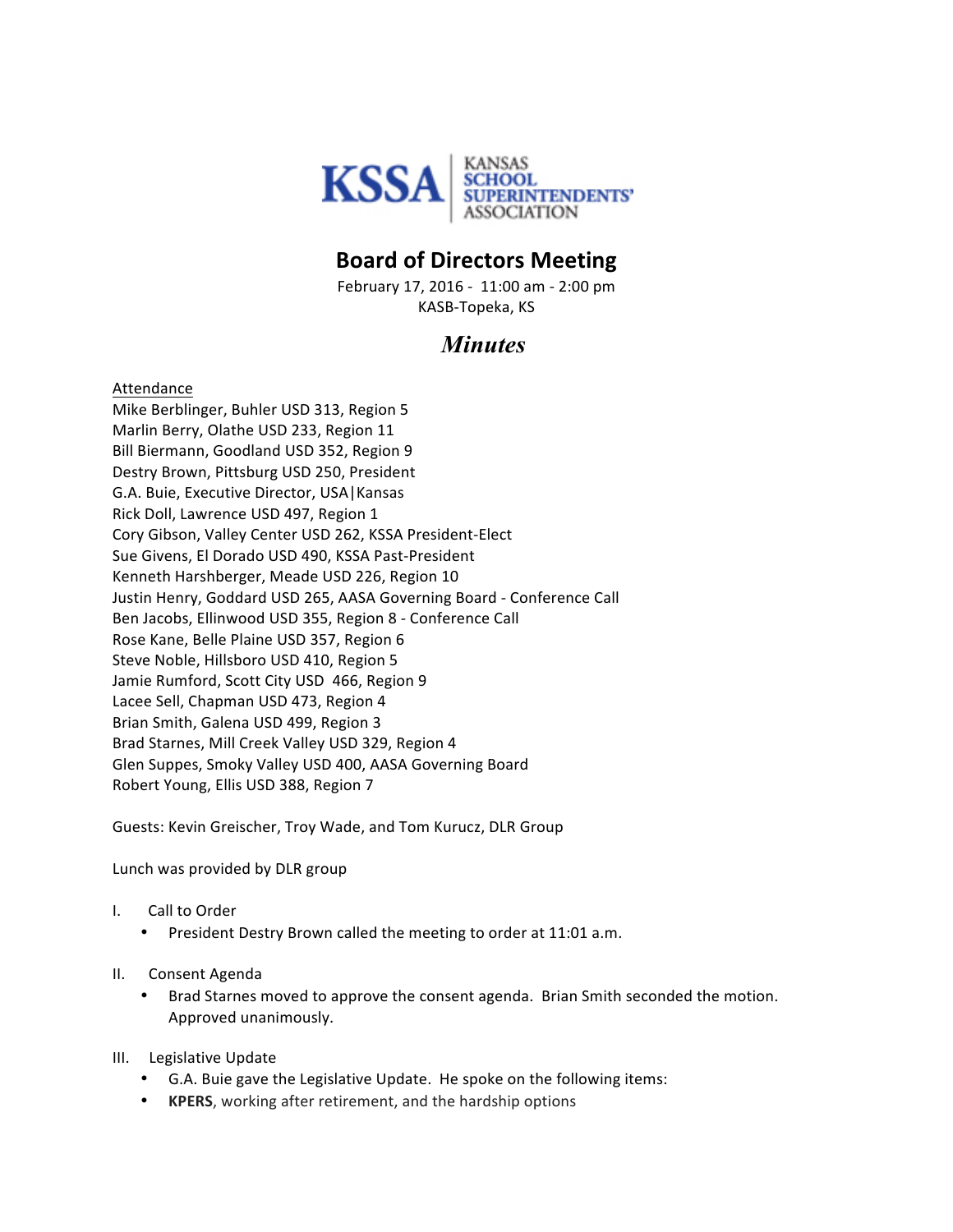- HB2700: Rep. Edmond's bill on Liability Agreements (pre-arrangements)
- HB2656: lifting the earnings cap at age 62
- **HB2484 & SB356** Bond equalization bills that are currently active, but not being worked
- **SB367:** Juvenile Justice bill
- **HB2504**: Realignment bill has been killed
- HB2457: Tax Credit bill that is still active
- **SB357:** Reading Program bill has been killed
- Discussion was held around the finance formula presentation that was delivered in the House Education committee on Tuesday. Marlin Berry reported on a few key points; Foundation aid based on enrollment, all day kindergarten, high needs students, career and technical education and bond equalization.
- IV. President's Report
	- No Report was given.
- V. Executive Director's Report
	- Motion was made by Sue Givens to approve the Finance Report. Seconded by Lacee Sell. Approved unanimously.
	- G.A. Buie reported that Membership is good, numbers are up. KSSA has 346 members, which is officially up 20 from this time last year. This is the first positive gain in the last 5 years.
	- G.A. Buie reported that 92 Superintendents were registered at KSSA Day.
	- G.A. Buie spoke in the Superintendent of the Year Award Luncheon, and reported that OFG sponsored the event, covering the cost of the lunch, awards, and scholarships.
- VI. USA | Kansas Meeting Update
	- USA | Kansas Board Meeting was postponed, no report given
- VII. Opportunities with Design
	- Troy Wade with the DLR Group provided lunch and discussed a model school in Missouri and Louisiana which will support both high school and college enrollments.

## VIII. AASA Report

- Justin Henry reported on the AASA Legislative Agenda. Two points of interest: the federal budget allocation for public education is less than 2%, and it is anticipated 35% of all current superintendents will retire in the next 5 years. He also shared AASA look at "Redefining Ready."
- IX. AASA Conference Recap
	- Sue Givens and Cory Gibson discussed the conference, and thanked G.A. for his help arranging sponsorship meetings in Phoenix.
- X. New Superintendent Workshop
	- President Brown discussed the idea of adding a follow-up meeting in the spring for new superintendents. Sue Givens suggested November might also be a good time for new superintendents to meet and connect with a Council of Superintendents meeting. Rick Doll would like to extend an invitation to KELI to help support the program.
- XI. Council of Superintendents